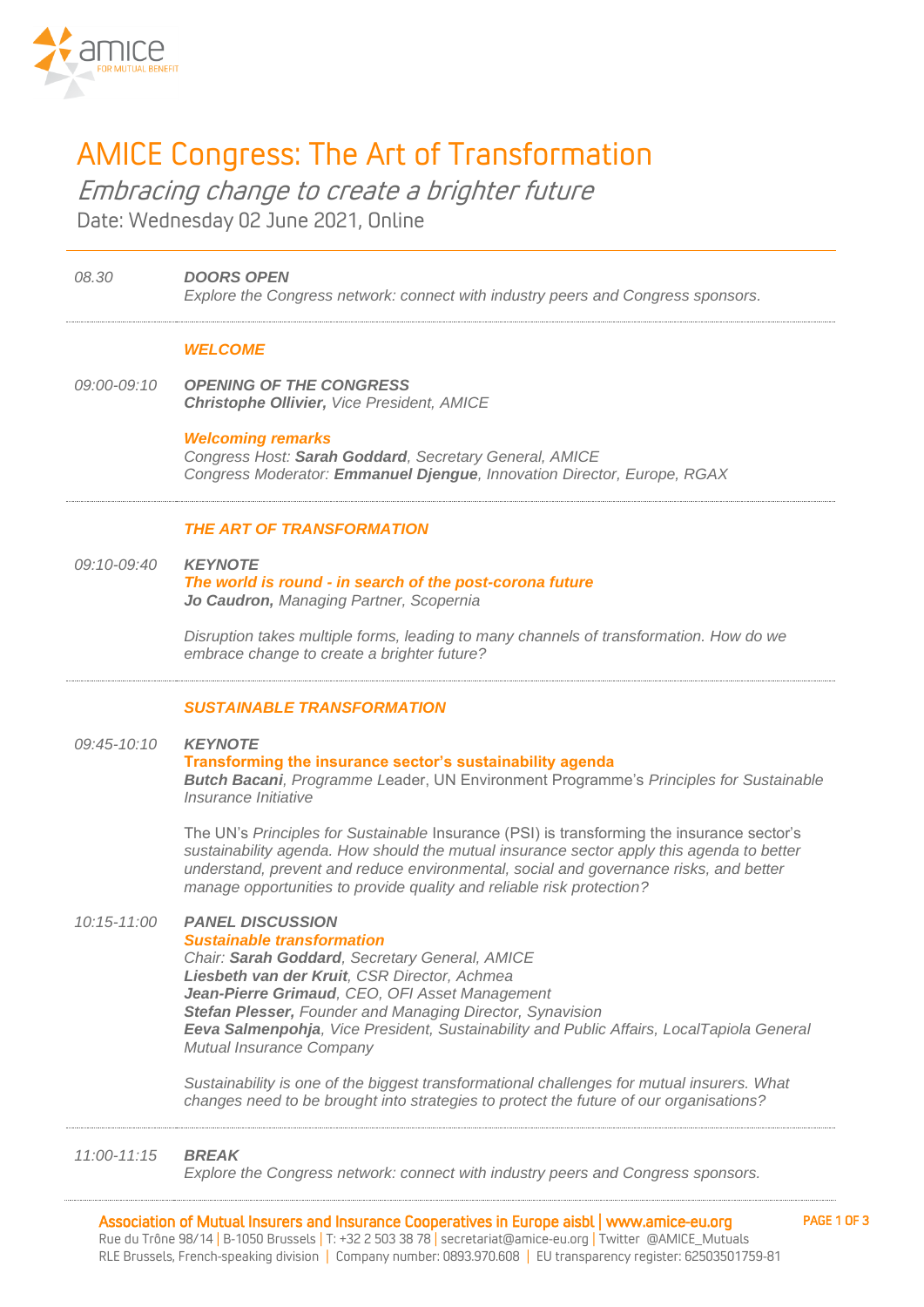

#### **DIGITAL TRANSFORMATION**

- **11:15-11:40 KEYNOTE Digitalisation and insurance risk Fausto Parente, Executive Director, EIOPA**
- **11:45-12:25 PANEL DISCUSSION Digital transformation Chair: Emmanuel Djengue, Innovation Director, Europe, RGAX Matt Cullina, Head of Global Insurance Business, Sontiq Martin Mullins, Professor of Risk and Insurance, Visiting Prof. Vicomtech Foundation, San Sebastian, Pais Vasco**
- **12:30-12:45 CASE STUDY: Oom Verzekeringen Digital transformation Chantal Deen, Sales & Communication Manager, OOM Verzekeringen**
- **12:45-13:00 CASE STUDY: A.M. Best Mutual insurance: report Pierre Tournier, Associate Director, Analytics, AM Best**
- **13:00-14:00 LUNCH / NETWORKING BREAK**

#### **ADDRESS**

**Dr Norbert Rollinger, CEO, R+V Versicherung AG Invitation to the next AMICE Congress, 08-10 June 2022, Wiesbaden/Mainz, Germany**

#### **MUTUAL MEET UP**

- Network with peers and take part in one-to-one chats to discuss industry trends and **share best practice tips**
- **Connect with sponsors**

#### **FUTURE EUROPE**

**14:00-14:25 KEYNOTE An economy that works for people Sirpa Pietikäinen, MEP, Member, Committee on Economic and Monetary Affairs.**

### **THE ROLE OF THE MUTUAL IN TRANSFORMING THE SOCIAL ECONOMY**

**14:30-15:00 FIRESIDE CHAT Building a resilient and sustainable economy Ann Sommer, Founder Director, AMICE/CEO, Länsforsäkringar (retired)**

> **The Covid-19 crisis exposed both frailties and strengths in the social economy. What role does the mutual insurance sector play in building a resilient and sustainable economy in the post-Covid era?**

## **15:00-15:15 BREAK**

**Explore the Congress network: connect with industry peers and Congress sponsors.**